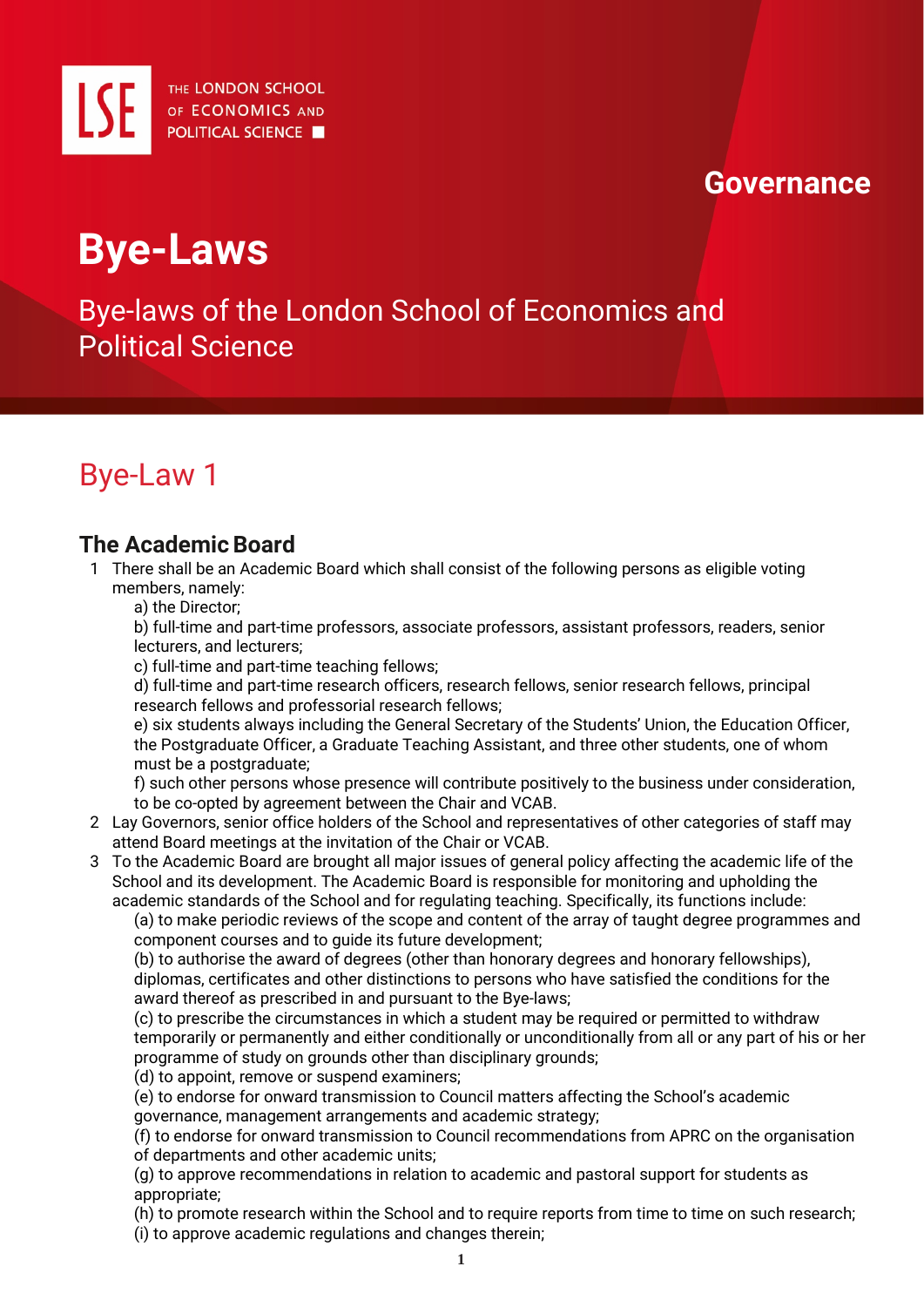(j) to recommend changes from time to time to the School's Bye-laws;

(k) to approve academic policies which have School-wide implications;

(l) to receive annual reports from its Standing Committees;

(m) to agree with Council those matters on which it will routinely consult with the Academic Board;

(n) to declare a position on any matter of interest to the Academic Board, and bring it to the attention of Council through a resolution.

- 4 The Director shall chair the Board. The Board shall appoint a Vice-Chair based on a nomination from a committee established for this purpose. The VCAB shall normally serve for a period of three years, and shall chair the Board in the absence of the Director.
- 5 The School Secretary shall make arrangements to appoint a secretary to the Academic Board, subject to agreement by the VCAB.
- 6 Fifty voting members of the Academic Board shall constitute a quorum. In the absence of a quorum, no business shall be transacted other than the adjournment of the meeting: save that, if a meeting starts and then becomes inquorate, it shall be open to the VCAB to direct that items included on the agenda for note, rather than for discussion or decision, shall be regarded as having been received and should therefore not be carried forward to the agenda for the following meeting.
- 7 The Academic Board shall normally meet seven times in each academic year, including one meeting to receive reports from the Academic Planning and Resources Committee. Further meetings may be called by the Director or by any thirty members of the Academic Board acting together, provided that the nature of the business to be transacted shall be communicated in writing to all members via the Academic Board secretary at least seven days before the date set for the meeting.
- 8 The Academic Board may establish and disestablish such committees, sub-committees and working groups as it shall think fit and shall regulate their memberships, terms of reference and modes of operation. It may delegate to such committees or sub-committees any or all of its powers under paragraph 3.

## Bye-Law 2

### **DEGREES, DIPLOMAS AND OTHER AWARDS GRANTED BY THE SCHOOL: GENERAL**

1 Subject to these bye-laws and to any Regulations, the Academic Board shall establish procedures by which the award of degrees, diplomas and other awards may be made in the name of the School.

### **Conditions for award**

- 2 The Academic Board shall determine the conditions on which the School shall confer a degree, diploma or other award, subject always to the condition that by reason of debt or of student discipline it may withhold certification of any award from a person otherwise eligible for it.
- 3 It shall be open to the School to confer a degree, diploma or other award jointly with another institution or with other institutions or to confer a degree, diploma or other award as part of a scheme of study with another institution or with other institutions leading to a dual award. The title of and criteria for any joint or dual award shall be specified by the regulations for the programme concerned, as approved by the Academic Board.

### **Certification of degrees and other awards**

4 A certificate shall be issued to each person who has been awarded a degree, diploma or other award. The Council shall prescribe the form of the certificate.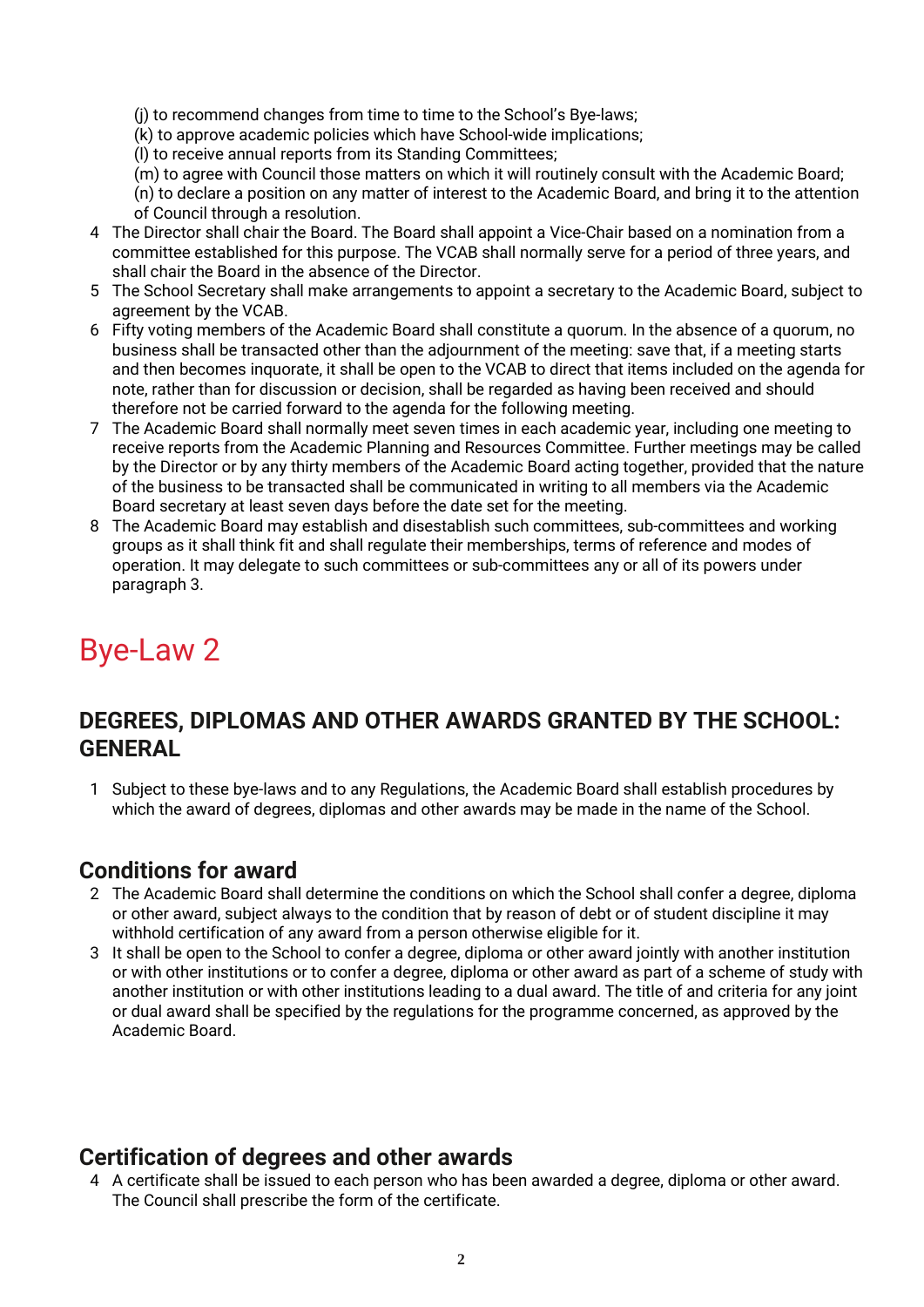5 Each degree, diploma or other award shall be valid from the date on which it has been approved by the relevant School Board of Examiners or the LLB Board of Examiners as appropriate or, in the case of PhD degrees, by the committee to which the Board has delegated the function.

### **Revocation of degrees and other awards other than honorary awards**

- 6. The School accepts two grounds for revoking an award. These are administrative error or the determination of an assessment offence after graduation, concerning work submitted for examination in connection with the graduate's award.
- 7 Where the Director determines that a degree, diploma or other award has been conferred through administrative error he or she may revoke it and substitute for it either no award or such an award as is consistent with the relevant rules and practices approved by the Academic Board.
- 8. Where an allegation of an assessment offence is made after graduation, it shall be treated in accordance with the relevant regulations on assessment offences. If an offence is deemed to have occurred, the person concerned with be subject to one of the penalties set out in the Regulations, which include possible revocation of award.

## Bye-Law 3

### **DEGREES, DIPLOMAS AND OTHER AWARDS GRANTED BY THE SCHOOL: SPECIFIC AWARDS**

### **The degrees**

- 1 The following degrees and other awards, indicating their abbreviated titles, are those which may be granted by the School:
- **1.1 First degrees**

Bachelor of Arts (BA) Bachelor of Laws (LLB) Bachelor of Laws with French Law (LLF) Bachelor of Science (BSc) 1.2 Graduate taught degrees Master of Arts (MA) Master of Business Administration (MBA) Master of Laws (LLM) Master of Public Administration (MPA) Master of Public Policy (MPP) Master of Research (MRes) Master of Science (MSc)

#### **1.3 Research degrees**  Master of Philosophy (MPhil) Doctor of Philosophy (PhD) **1.4 Diplomas and certificates**  Any diploma or certificate approved by the Academic Board.

### **Citation and designation of degrees**

- 2 Citation of a degree shall be by the title or abbreviation given in paragraph 1 above with, in parenthesis, the name of the School in the form LSE.
- 3 The titles of the first and graduate taught degrees listed in paragraph 1 above may be augmented on the degree certificate and on supporting documentation such as transcripts and Diploma Supplements by the addition of the names of one or more disciplinary specialisms or other terms as provided in the relevant regulations under which the degree is awarded.

### **Amendments to the list of degree titles**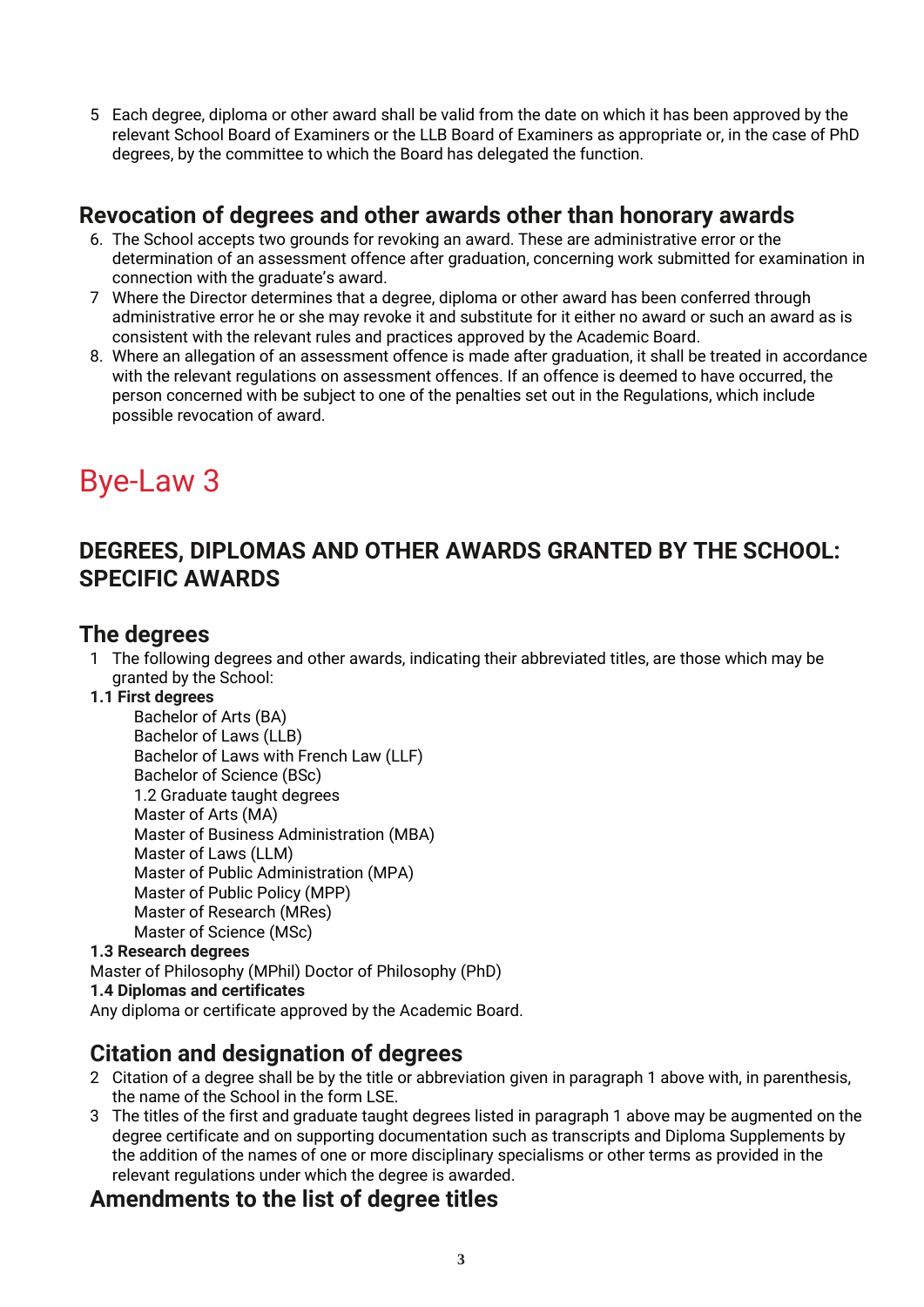4 On the recommendation of the Academic Board the Council may approve additions to and deletions from the list of degree titles in paragraph 1.

### **Programmes of study**

5 The Academic Board shall determine the length and nature of the programmes of study for each and every degree, diploma and other award of the School and shall be responsible for its conferment.

### **Criteria for degrees**

6 The following criteria are specified for the degrees.

#### **6.1 First degrees**

(a) An academically coherent programme of study, followed over a period of time equivalent to three years full-time, or shorter in appropriate individual cases by permission of the Academic Board or longer where appropriate to the degree and/or subject concerned, which is designed to ensure:

(i) academic progress in terms of breadth and depth of study at an advanced level;

(ii) ability to study, to assimilate, assess, interpret and apply information and to communicate effectively;

(b) the achievement of a satisfactory overall standard in a scheme of assessment which tests the student's

(i) command of an appropriate body of knowledge and skills;

(ii) familiarity and ability to deal with the methodologies appropriate to the discipline(s) concerned;

(iii) capacity for independent and critical thought.

#### **6.2 Graduate taught degrees except the Master of Research**

(a) An academically coherent programme of study beyond the first degree level which assumes the general level of educational competence implicit in the award of a first degree and which normally extends over a period of one year full-time or its equivalent in part-time study;

(b) the achievement of a satisfactory overall standard in a scheme of assessment appropriate to the programme concerned.

#### **6.3 Master of Research**

(a) A free-standing and formally examined prescribed course of full-time study beyond the bachelor's degree level of at least one year or its equivalent in part-time study; and

(b) A structured research training programme as an adequate foundation for doctoral study and/or a research career, including

(i) a grounding in research techniques relevant to the disciplinary area;

(ii) a significant research component, which enables students to demonstrate initiative and creativity and is assessed by means of a written report;

(iii) elements designed to broaden students' experiences by equipping them with a range of transferable skills.

#### **6.4 Master of Public Administration**

(a) The conditions set out in sub-paragraph 6.2 except as varied in the remainder of this subparagraph.

(b) A prescribed programme of study of 21 months full-time or the equivalent in part-time study.

(c) The programme of study shall combine academic development with practical applications in individual and group-based work, and appropriate contact with governmental and international organisations.

#### **6.5 Master of Philosophy**

(a) The minimum period of study shall normally be two years' full-time study or the part-time equivalent or shorter in exceptional cases, such as where the degree was started elsewhere, by permission of the Academic Board. The maximum period shall be set in the Regulations. (b) Assessment for the award shall in all cases be by submission of a thesis and an oral examination, which shall normally be conducted in English. The scope of the thesis shall be what might reasonably be expected after two or at most three years of full-time study, and the length shall not exceed a limit to be set in the Regulations.

#### (c) The thesis shall:

(i) consist of the candidate's own account of his/her investigations;

(ii) be either a record of original work or an ordered and critical exposition of existing knowledge and shall provide evidence that the field has been surveyed thoroughly;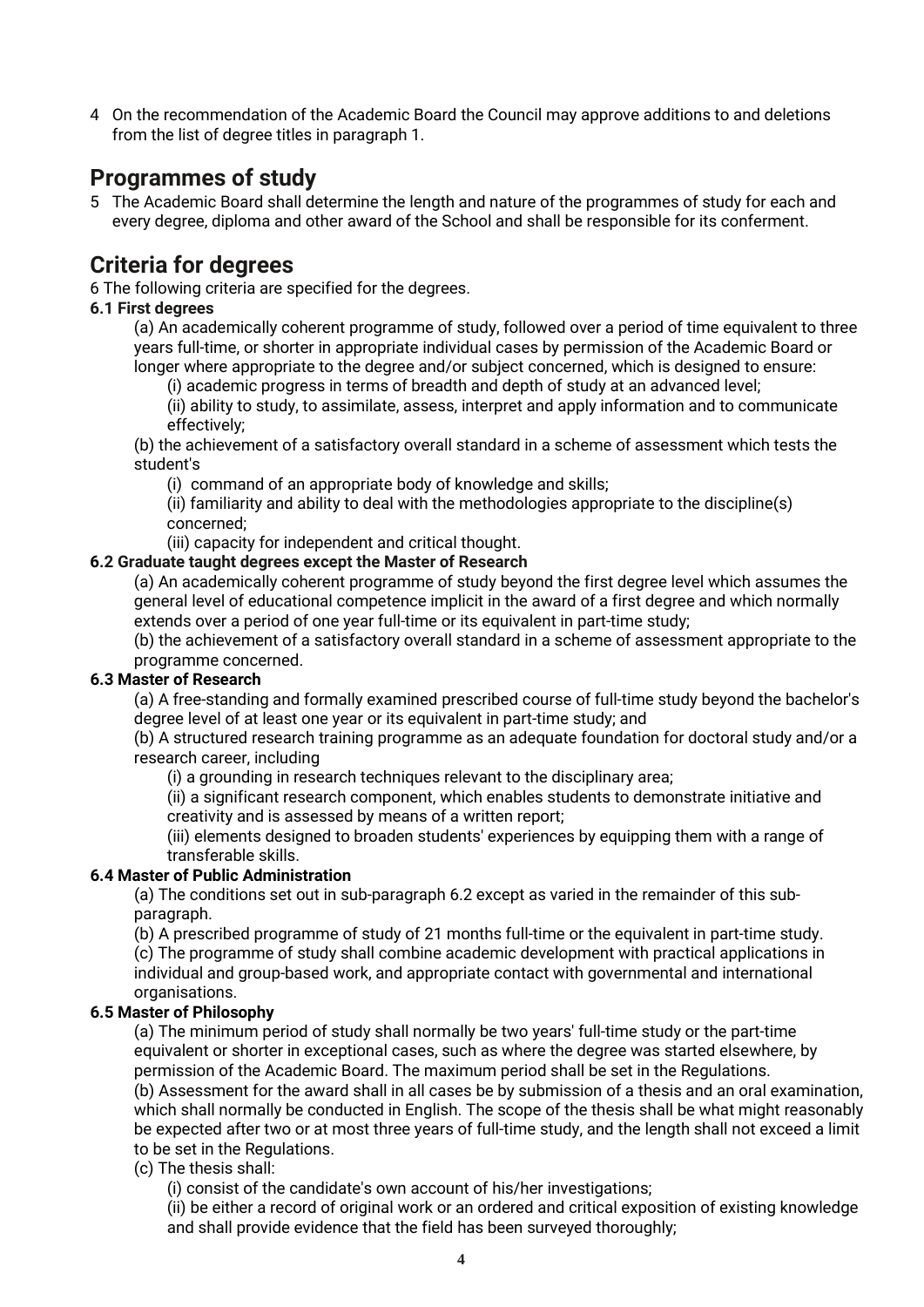(iii) give a critical assessment of the relevant literature, describe the method of research and its findings and include a discussion on those findings; and

(iv) be written in English except with the specific prior permission of the Academic Board; and (v) be satisfactory in its literary presentation.

#### **6.6 Doctor of Philosophy**

(a) The minimum period of study shall be two years' full-time study or the part-time equivalent, or shorter in exceptional cases, such as where the degree was started elsewhere, by permission of the Academic Board. The maximum period shall be set in the Regulations.

(b) Assessment for the award shall in all cases be by submission of a thesis and an oral examination, which shall normally be conducted in English. The scope of the thesis shall be what might reasonably be expected after three or at most four years of full-time study, and the length shall not exceed a limit to be set in the Regulations.

(c) The thesis shall:

(i) consist of the candidate's own account of his/her investigations, the greater proportion of which shall have been undertaken during the period of registration under supervision for the degree; and

(ii) form a distinct contribution to the knowledge of the subject and afford evidence of originality by new discoveries and/or by the exercise of independent critical power; and

(iii) give a critical assessment of the relevant literature, describe the method of research and its findings, include discussion on those findings and indicate in what respects they appear to the candidate to advance the study of the subject; and, in so doing, demonstrate a deep and synoptic understanding of the field of study, (the candidate being able to place the thesis in a wider context), objectivity and the capacity for judgement in complex situations and autonomous work in that field; and

(iv) be written in English except with the specific prior permission of the Academic Board; and (v) be satisfactory in its literary presentation; and

(vi) demonstrate research skills relevant to the thesis being presented; and

(vii) be of a standard to merit publication in whole or in part or in a revised form (for example, as a monograph or as a number of articles in learned journals).

## Bye-Law 4

### **Programmes of Study**

#### **General**

- 1 The Academic Board shall initiate and maintain full rules and/or procedures for the admission of students, for their teaching and guidance, and for their assessment including the appointment of external examiners and the proper consideration of the reports of such examiners.
- 2 The Academic Board shall approve and maintain regulations for the definition and handling of assessment and other academic offences, for the fair hearing of academic grievances expressed by students, and for the fair hearing of appeals by students against their assessment results, always excluding appeals against matters of academic judgment.
- 3 The Academic Board shall cause to be regularly and systematically reviewed all courses and programmes leading to awards of the School, such reviews to take into account the opinion of students registered on those programmes and the reports of external examiners, and to involve as appropriate the active participation of a suitably qualified person or persons from outside the School.
- 4 In respect of the degrees of MPhil and PhD the Academic Board shall specify the arrangements to be made by academic departments for the appointment of supervisors, the monitoring of student progress and supervision arrangements, support for off-campus study, and any work undertaken in collaboration with external organisations.
- 5 The Academic Board shall, with the consent of the Council, determine the procedures for restriction of access to MPhil and PhD theses containing material that is of significance to national security or needs to be restricted for other reasons.
- 6 The Academic Board shall ensure that the appointment of examiners shall be made according to procedures that inter alia shall provide

(a) for appointments to be made by a properly constituted body, outside the department/unit in which the student has studied;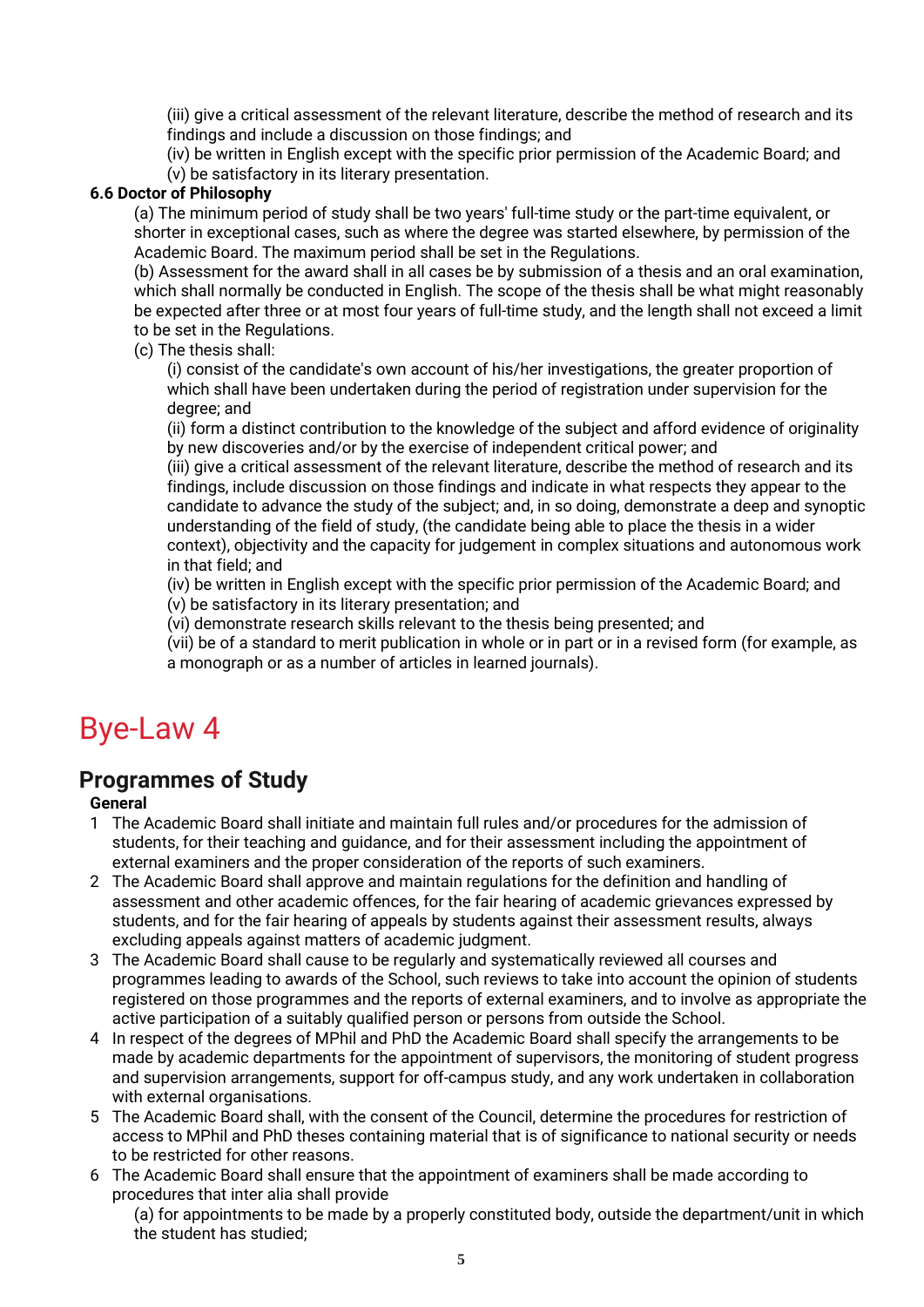(b) for the independence, expertise and relevant experience of the examiners nominated for appointment to be properly considered.

### Bye-Law 5 **Academic Dress**

1 For those awarded first degrees as listed in bye law 3,

Robe – plain, black graduate gown Hood – Burgon shape, purple outer, faced with 75mm of black watered silk with a 12mm gold ribbon inside the cowl edge

- Hat black cloth mortarboard
- 2 For those awarded graduate taught degrees as listed in bye-law 3,
	- Robe plain, black postgraduate gown

Hood – full shape, purple outer, fully lined with black watered silk; cowl edge bound over with a 25mm gold ribbon, 12mm inside and out

Hat – black cloth mortarboard

3 For those awarded the degree of Master of Philosophy, Robe – plain, black postgraduate gown Hood – full shape, purple outer, fully lined with black watered silk; cape and cowl edges bound over with a 25mm gold ribbon, 12mm inside and out

Hat – black cloth mortarboard

4 For those awarded the degree of Doctor of Philosophy,

Robe – doctorate shape, purple body with 125mm facings of black watered silk with a 25mm gold ribbon on outer edge; sleeves faced with 250mm of black watered silk with a 25mm gold ribbon on top edge

Hood – full shape, purple outer, fully lined with black watered silk; cape edge bound over with a 25mm gold ribbon, 12mm inside and out

Hat – black velvet Tudor bonnet with purple cord and tassels

5 For those awarded certificates and diplomas, Robe – plain black graduate gown Hood – Burgon shape, purple outer, fully lined with black watered silk; cowl edge bound over with 38mm gold ribbon, 12mm outside and 25mm inside Hat – black cloth mortarboard

#### 6 The academic dress for Honorary Fellows of the School shall be Robe – black art silk QC shaped robe with front facings and flap collar of LSE purple; outside edge of facings and cape collar trimmed ½" gold oakleaf lace; sleeve bottoms trimmed 1" LSE purple. Hat – black velvet Tudor bonnet with gold bullion cord and tassel.

#### 7 The academic dress for the Chairman of the Court of Governors of the School and the Director of the School shall be

Robe – black damask QC shaped robe with front facings, cape collar and wings of LSE purple; facings, cape collar and sleeve ends trimmed 1 ½" gold oakleaf lace; sleeve cuts trimmed ½" gold lace.

Hat – black Truro damask with gold bullion button and tassel; crown trimmed 1" gold oakleaf lace. 8 The academic dress for the Secretary of the School shall be

Robe – black Truro damask, QC shaped robe with front facings and flap collar of LSE purple; facings, cape collar and sleeve ends trimmed 1" gold oakleaf lace; sleeve cuts trimmed 1/2" gold lace. Hat – black Truro damask square cap with LSE purple button and tassel; crown bound 1" LSE purple.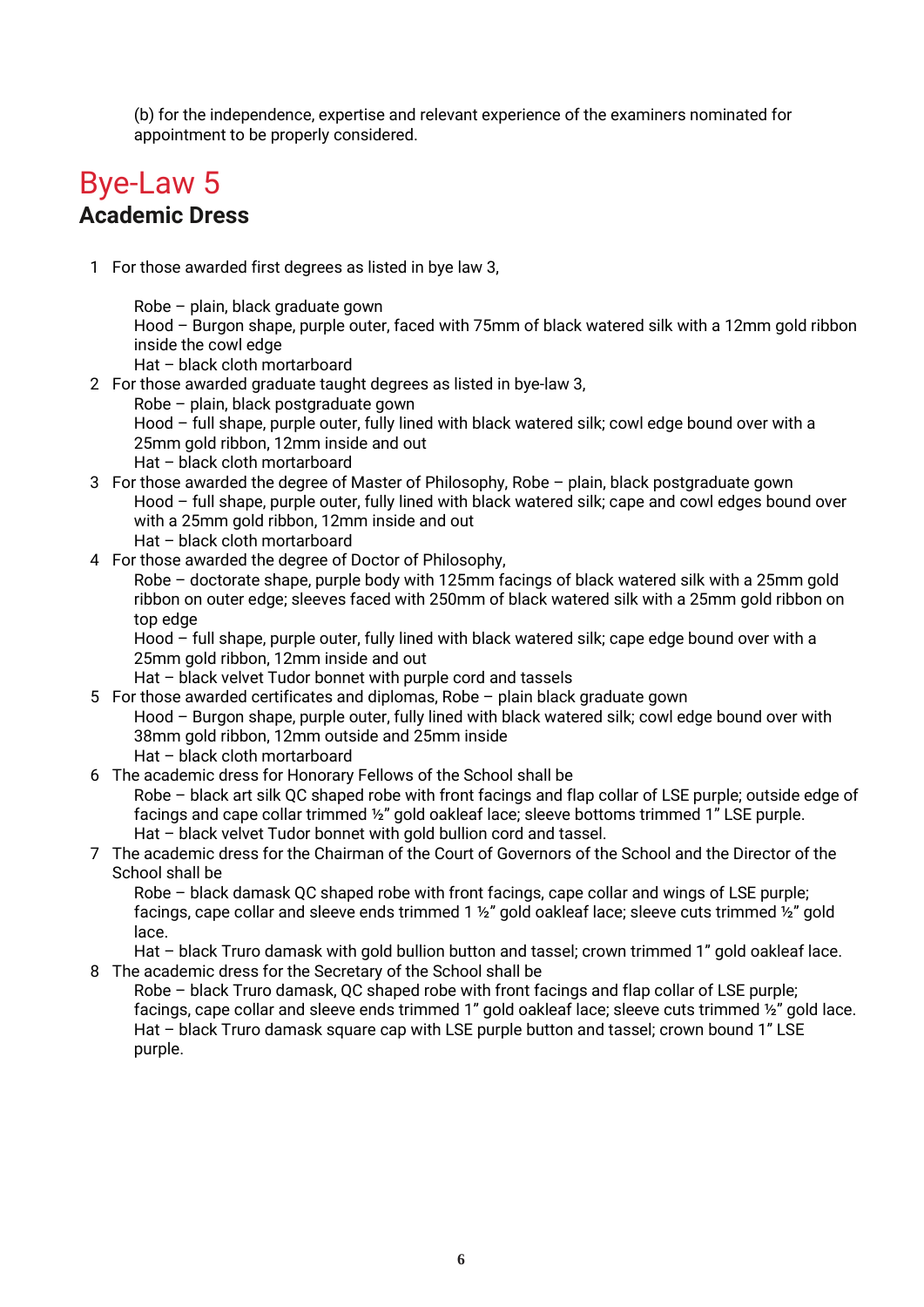## **Notes**

- 1 No graduand may be presented at a degree ceremony unless he/she is wearing appropriate LSE academic dress as set out in this bye law.
- 2 If silk is not obtainable for any form of dress, or is prohibitively expensive, an appropriate substitute is acceptable.
- 3 A black cloth cap may be substituted for the black velvet cap.
- 4 At the time this bye law is approved, the School robemakers are Ede & Ravenscroft Ltd., 93-94 Chancery Lane, London WC2A 1DU.

## Bye-Law 6

### **Students and the Status of Other Persons Registered for an Award of the School**

1 A person shall be a student of the School only if he or she is registered as pursuing a course of study of not less than three weeks' duration provided by the School. Such regulations shall inter alia regulate the position of those persons intermitting their study at the School or on fieldwork or permitted leave of absence, of occasional students and of those no longer studying but awaiting the results of assessment. Sabbatical officers of the Students' Union shall be regarded as students during their terms of office.

Please see link[ed new byelaw](https://info.lse.ac.uk/staff/divisions/Secretarys-Division/Assets/Documents/Governance/Council/Byelaw-Article-15.3.pdf)